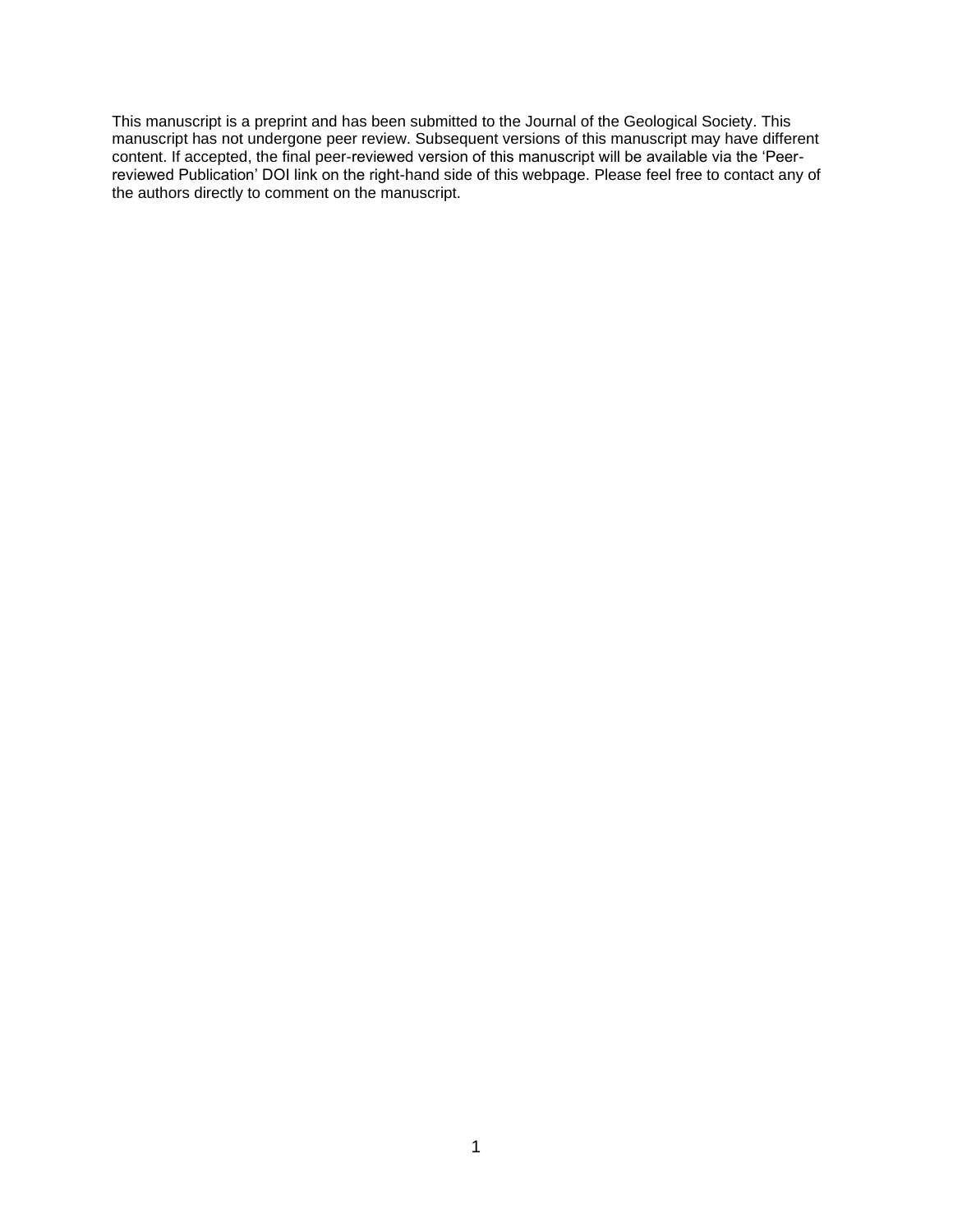# Reproducibility in subsurface geoscience

Michael J. Steventon<sup>1\*</sup>, Christopher A-L. Jackson<sup>2</sup>, Matt Hall<sup>3</sup>, Mark T. Ireland<sup>4</sup>, Marcus Munafo<sup>5</sup>, & Kathryn J. Roberts<sup>6</sup>

*Contact: [m.steventon@shell.com](mailto:m.steventon@shell.com)*

*<sup>1</sup>Shell Research Ltd, Shell Centre, London, SE1 7NA, UK*

*<sup>2</sup>Department of Earth and Environmental Sciences, The University of Manchester, Williamson Building, Oxford Road, Manchester, M13 9PL, UK*

*<sup>3</sup>Agile Scientific, PO Box 336, Mahone Bay, NS B0J 2E0, Canada*

*<sup>4</sup>School of Natural and Environmental Sciences, Newcastle University, Newcastle upon Tyne, NE1 7RU, UK <sup>5</sup>School of Psychological Science, Bristol Population Health Science Institute, University of Bristol, BS8 1TU, UK*

*6 Institute for Global Health, University College London, London, NW3 2PF, UK*

#### **Abstract**

Reproducibility, the extent to which consistent results are obtained when an experiment or study is repeated, sits at the foundation of science. The aim of this process is to produce robust findings and knowledge, with reproducibility being the screening tool to benchmark how well we are implementing the scientific method. However, the re-examination of results from many disciplines has caused significant concern as to the reproducibility of published findings. This concern is wellfounded – our ability to independently reproduce results build trust both within the scientific community, between scientists and the politicians charged with translating research findings into public policy, and the general public. Within geoscience, discussions and practical frameworks for reproducibility are in their infancy, particularly in subsurface geoscience, an area where there are commonly significant uncertainties related to data (e.g. geographical coverage). Given the vital role of subsurface geoscience as part of sustainable development pathways and in achieving Net Zero, such as for carbon capture storage, mining, and natural hazard assessment, there is likely to be an increased scrutiny on the reproducibility of geoscience results. We surveyed 347 Earth scientists from a broad section of academia, government, and industry to understand their experience and knowledge of reproducibility in the subsurface. More than 85% of respondents recognised there is a reproducibility problem in subsurface geoscience, with >90% of respondents viewing conceptual biases as having a major impact on the robustness of their findings and overall quality of their work. Access to data, undocumented methodologies, and confidentiality issues (e.g. use of proprietary data and methods) were identified as major barriers to reproducing published results. Overall, the survey results suggest a need for funding bodies, data providers, research groups, and publishers to build a framework and set of minimum standards for increasing the reproducibility of, and political and public trust in, the results of subsurface studies.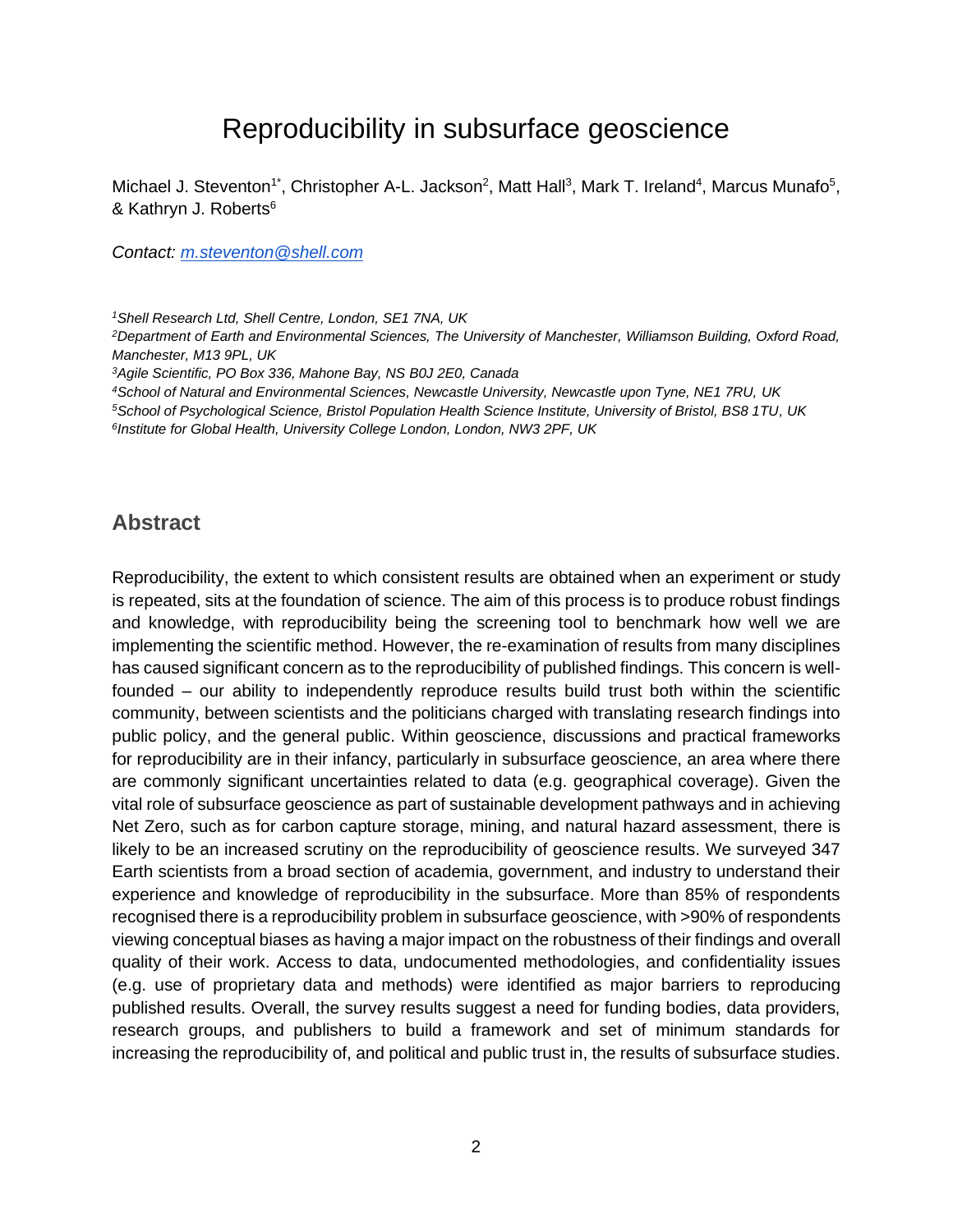## **Introduction**

Definitions of reproducibility can vary between and within disciplines. Here, we broadly define reproducibility as the ability to confirm the results and conclusions of your own or others' work. The principle can be split further into (i) *repeatability*, where results are obtained under the same conditions by the same research team, (ii) *replicability*, where results are obtained by a different research team using the same methodology, and (iii) *reproducibility*, where results are obtained by a different research team using a different methodology and/or dataset. In addition to these, *transparency*, the requirement for access to data, software, documentation of methods, or metadata, for example, is a prerequisite of any study to facilitate repeatability, replicability and reproducibility. Concern over the reproducibility of scientific results has gained significant traction in recent years as large-scale reviews in disciplines such as medicine (Nosek et al. 2017), psychology (Open Science Collaboration, 2015), and economics (Camerer et al. 2016), have often cast doubt on the reliability of publish results. A recent survey of scientists from across various fields found that >70% could not reproduce other scientists' experiments, and that >50% had failed to reproduce their own work (Baker 2016). This challenge in reproducibility has been attributed to several factors including poor method descriptions, selective reporting, poor selfreplication, pressure to publish, and poor analyses/statistical power.

Some areas of Earth Science have been proactive in discussing and improving upon reproducibility, for example the reconstruction of palaeo-climate through evaluation of atmospheric and sea-level changes (e.g., Milne et al. 2009). This field has been heavily scrutinised because of its direct impact on human lives, economies, and public policy when predicting and understanding climate change. Subsurface geoscience has for the most part flown under the radar of global scrutiny, however, in the future it is likely areas in the subsurface such as carbon capture storage (CCS), mining, and natural hazard assessment will potentially receive higher levels of scrutiny, as their importance to society increases. We define *subsurface* as the earth's material including rocks, gases and fluids not exposed at the surface. Further examples of areas of geoscience addressing reproducibility include standardisation of pre-processing using open-source software in seismology (e.g., Beyreuther et al. 2010), large parts of computational geoscience (e.g., Konkol et al. 2018), or reviews in quantitative areas of geomorphology (e.g. Paola et al. 2009; Church et al. 2020).

In 2015, researchers from a number of US academic and governmental institutions undertook a workshop focused on the theme of *"Geoscience Paper of the Future"* identifying: (i) welldocumented datasets hosted on public repositories, (ii) documentation of software/code, including pre-processing of data and visualization steps and metadata, and (iii) documentation and availability of computational provenance for each figure/result, would significantly aid efforts to improve reproducibility (see David et al. 2016). Yet, for the most part, subsurface geoscience has lacked any formal discussions or initiatives surrounding reproducibility. Part of this absence may be related to an emphasis on direct repeated observations, which often builds on previous work (which itself has not been reproduced, creating a mixture of quantitative and qualitative data, and theoretical models (e.g., fault displacement models). These observations and models are integrated into broader studies, which include numerous case examples, and may be thought of,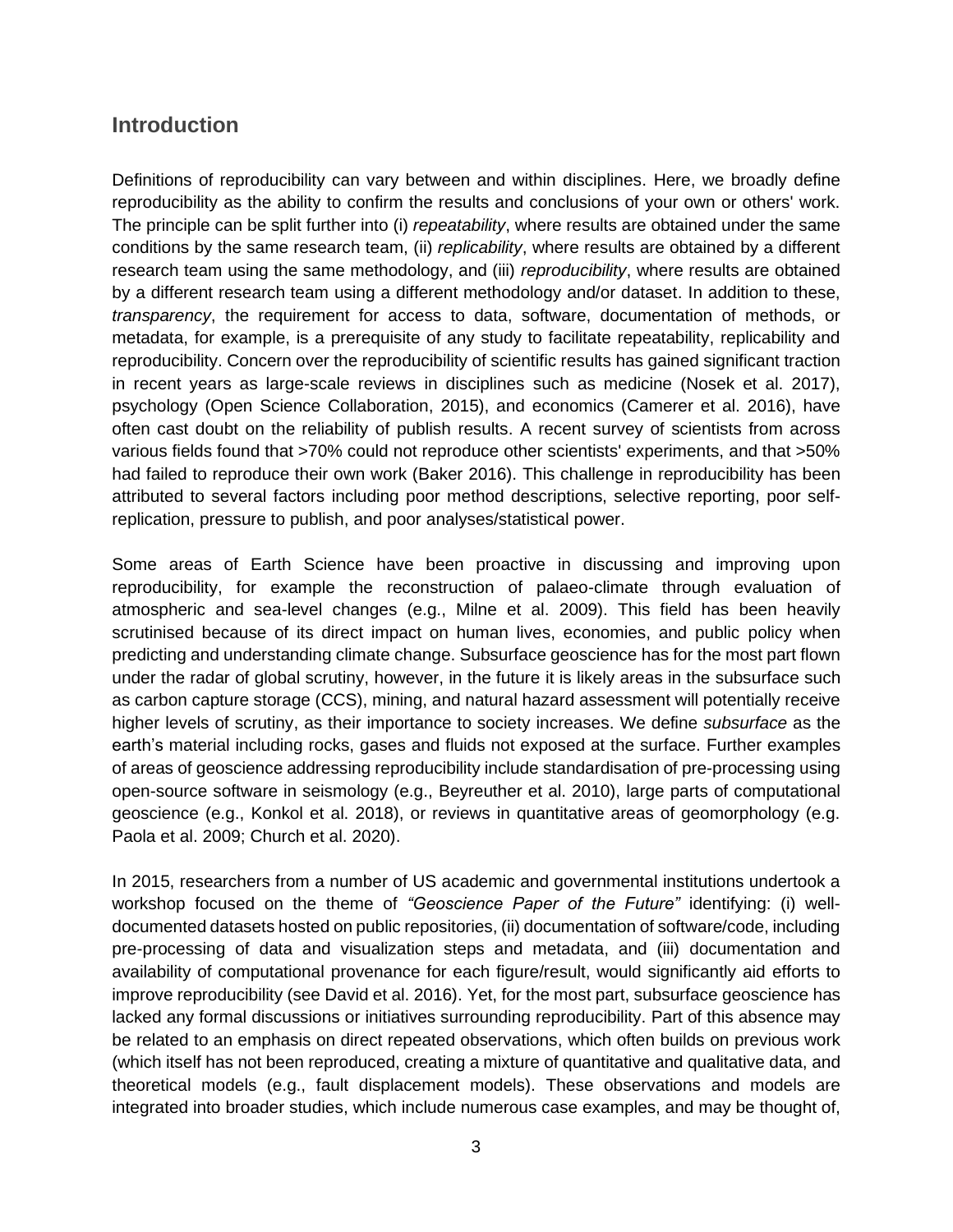informally, as reproducibility studies combined to give a consensus. A classic example of the problem with this consensus method is sequence stratigraphic models. The model was heavily influenced from the use of 2D seismic-reflection data from the Neogene-Quaternary Mississippi fan (cf. Vail et al. 1977; Posamentier et al. 1988; Van Wagoner et al. 1990), with the central tenet being that the stratigraphic organisation of marine sedimentary sequences was or is controlled by the interaction of tectonics (subsidence and uplift) and sea-level change. Testing of and modification to this model soon ensued (e.g., Hunt & Tucker 1992), and alternative models/interpretations (Helland-Hansen & Gjelbeg 1994) arose. Madof et al. (2019) revisited one of the type locations (the Mississippi Fan) to re-evaluate the original models, concluding that sequence stratigraphy presents an oversimplification and called into question the concepts of accommodation-driven reciprocal sedimentation. This is not to say that the ideas within sequence stratigraphy are not useful, in fact they have been extremely important for hydrocarbon exploration. In a sense they are similar to economic models, they are sufficient as a generalisation, which provides a loose framework to study the subsurface, but have a large degree of uncertainty.

Reproducibility is an essential element of scientific work. It enables researchers to re-run and reuse experiments reported by others, learning from their successes and failures, and by doing so producing overall 'better' science. Reproducibility is vital to ensure complete reporting of all relevant aspects of scientific design, measurements, data, and analysis (see Goodman et al., 2016). Geosciences has a significant contribution to make in implementing the United Nations (UN) Sustainable Development Goals (SDGs) through collaborating with social scientists, partnering with civil society and end users, and communicating existing research to policymakers (Scown, 2020). Subsurface geoscience is core to this, where the work has a significant role in informing and supporting the delivery of projects such as CCS, nuclear waste disposal, mining for base metals and rare earth elements, and also forecasting relating to the mitigation of natural hazards (e.g., volcanic eruptions and earthquakes). In particular, those activities, which involve *geoengineering*, are often seen as controversial in their infancy in terms deployment or understanding (e.g., Shepherd 2009), and capital-intensive requiring oversight from governmental and intergovernmental bodies. Improved reproducibility and transparency will allow the weight of evidence presented to be evaluated more efficiently and reliably, allowing the design of a higher proportion of future studies to address actual knowledge gaps or to effectively strengthen cumulative evidence (Scown, 2020). Reproducibility and its *modus operandi* of *transparency* are critical to subsurface geoscience and should underpin the decision making for sustainable development and science communication. Transparency acts as a quality control mechanism which incentivises authors to publish results that are more robust and allows others to reproduce analyses. The aim of this study is to understand the current state of play of reproducibility in subsurface geoscience, collating geoscientists experience globally across academia, industry, and government.

### **Methods and Data**

We use results collected from a 2020 survey of 347 geoscientists to collect views on the current state of reproducibility within subsurface geoscience. Full details of the specific questions, ethical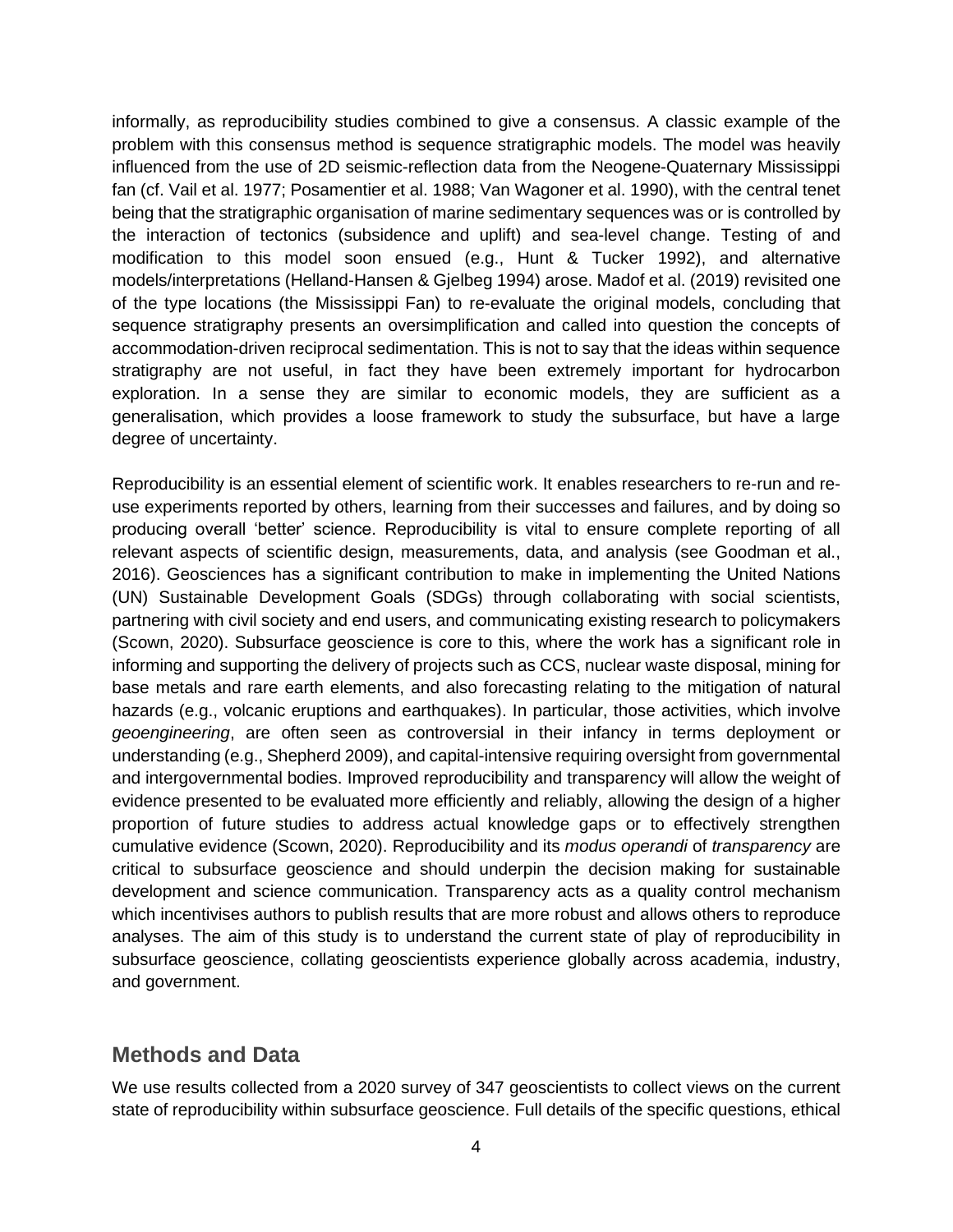considerations, and an anonymised version of the results are provided in the supplementary material of this article.

The survey utilised opportunity sampling and was publicised through the author's networks, social networks (e.g., Twitter), and geoscience-related mailing lists and conferences. Participants responded to 43 questions on topics including general questions on participants background, experiences and views on reproducibility, and view on the practicalities of reproducibility and any suggestions for improvements in subsurface geoscience going forward. All participants responded to all questions within the survey. Surveys were coded and analysed utilising a thematic approach. Findings presented provide qualitative analyses of results utilising prevalence estimates and reporting prominent themes relating to repeatability, replicability and reproducibility. The respondents are from a variety of backgrounds, including academia, governmental institutions, and multiple industries spanning mining & quarrying, engineering geology, oil and gas, renewable energy, hydrogeology, environmental monitoring, natural hazards, and CCS.

The highest education level achieved by the participants ranged from undergraduate (7.2%), masters (28%), doctoral (30.6%), to post-doctoral (34.1%), and ranged in experience of working with subsurface data from 0 to 20+ years. Most respondents identified as Geologists (41%), Geophysicists (24.6%), or a combination of the two (30.3%). Over 85% of respondents said they publish formal literature.

### **Results**

We found that the majority (89.3%) of respondents broadly identified the need for improved reproducibility in geoscience, with 38.3% stating there is a minor problem, and 51% stating there is a major problem (Fig. 1). Broadly the responses were consistent across those who identified as Geologists, Geophysicists, or integrated G&G. Though when asked a follow up question about how much of the geoscience literature is reproducible, we gathered unclear results with an approximately normal distribution of responses from 10-100%, with most respondents recording between 20-80% of the literature being reproducible (Fig. 1). This suggests that although the community at large is aware there is a need to improve reproducibility, we are unsure as to how much of the literature is reproducible. Most noticeably those who write software code regularly seemed slightly more concerned/aware about the problems of reproducibility (Fig. 1).

Most respondents had tried to reproduce their own work at a later date, and 61% stated they had tried to reproduce others' published work. However, those that tried to reproduce both their own results and others results dropped to less than half. Reasons for reproducing an author's own work included: carrying-out general quality control, testing different equipment, testing different methods and conceptual models, checking different software and code, and repeating analysis after the collection of additional data. However, only 12.5% of respondents have published or attempted to publish positive or negative replication findings, with many describing difficulties relating to data access, poorly described or incomplete methodology, an inability to access proprietary software, and inaccessible and/or poor data management (see below). Behind these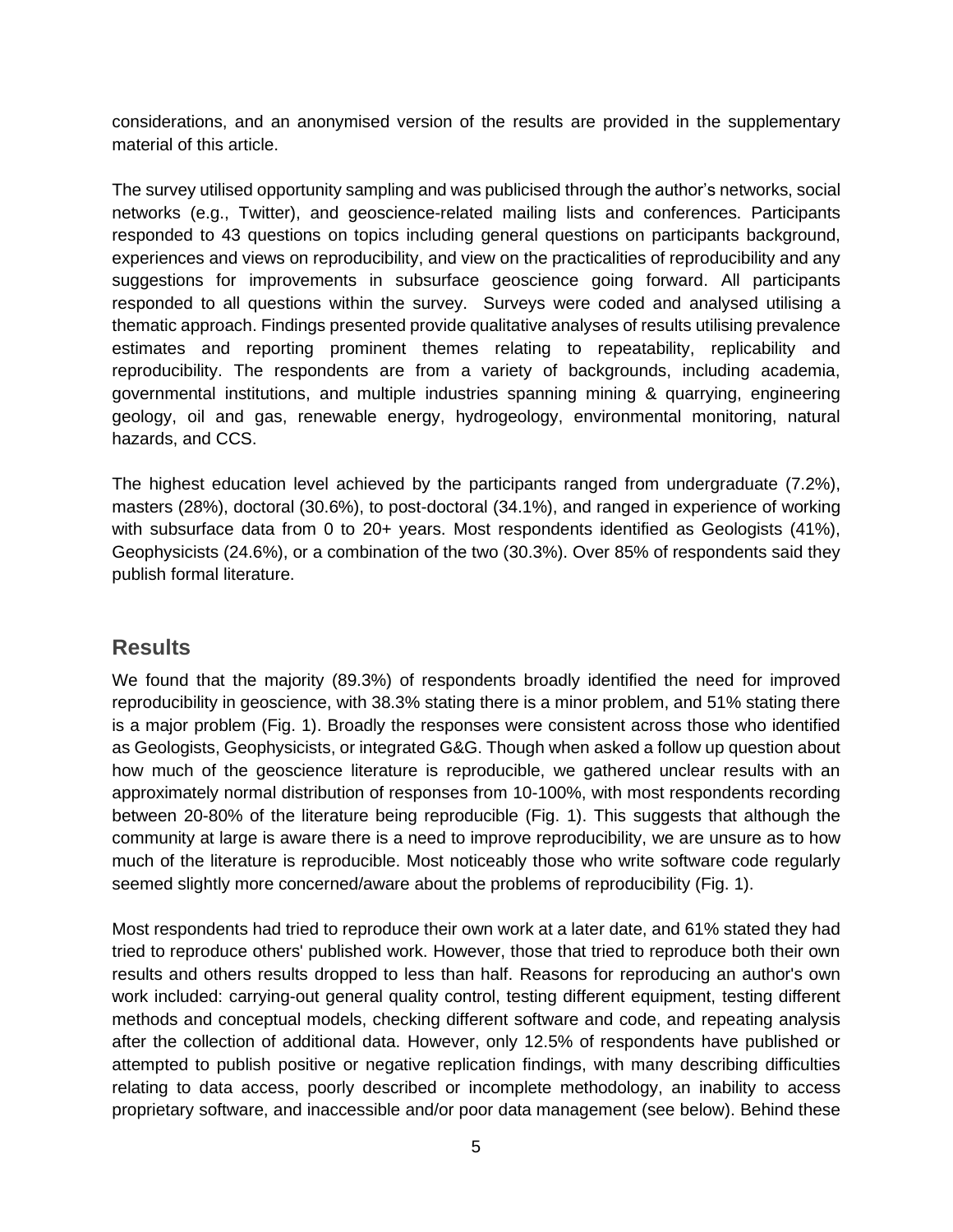more practical issues, the survey revealed that people felt a lack of interest, hostility, and professional and/or personal cost to undertaking reproducibility studies, in particular for critiques of well-respected "seminal" papers. As one respondent noted *"you are essentially critiquing work from a member of a very small close-knit community"*. In addition, those who have tried to publish reproducibility studies reported having been rejected at the peer-review stage for reasons including editors and reviewers not considering replication studies as novel or ground-breaking science, not providing enough data from the original study, and conflicting interests with reviewers often having connections to the original study. To better understand the barriers to improving reproducibility, we asked the participants what specific issues make published results difficult to reproduce. The most encountered difficulties included access to data (97%), undocumented methods (92%), confidentiality/copyright issues (85%), along with access to code (81%) or software (80%) (Fig. 2). When asked what factors contribute to irreproducibility respondents identified several approximately equal issues including: reporting bias, poor methodology and analysis, questionable statistical validity, pressure to publish, poor project/experimental design, and insufficient mentoring and supervision of early-career scientists. Thankfully, fraud was viewed as the least likely factor to contribute to irreproducible publications. In particular three recurring issues came up in the comments: (i) a feeling that thorough peer-review is difficult to achieve as the reviewer typically only receives a mixture of finished figures and tables rather than the raw data in a usable and thus reproducible form, (iii) a pressure on authors to produce a larger quantity of research in less time, with the long-held mantras of "publish or perish" (e.g., Angell 1986) and "quantity over quality" (e.g., Michalska-Smith & Allesina 2017) still felt by many, and (iii) the time allotted to peer-review has been reduced. These are known problems throughout many research fields, and it seems from this survey that these issues are also prevalent throughout geoscience.

### **Discussion & Conclusions**

Our results are in line with other review of reproducibility (e.g., Baker 2016), and indicate that reproducibility is a significant issue in subsurface geoscience. Below we discuss some of the corrective measures that may aid in improving reproducibility, and challenges that persist.

#### Corrective measures & challenges

#### *Data*

Access to data was the most encountered difficulty identified by respondents (Fig. 2). Within the free-text comments, many respondents detailed difficulties with reviewing papers, understanding and assessing results, and comparing studies. This is a well-known issue in subsurface geoscience, particularly when confidential industry data, for example from energy companies, is being used. Such data are not only costly to acquire, but are also commercially sensitive and therefore, cannot be openly shared. One area where using open access data has proved useful for reproducibility is when testing machine learning algorithms on seismic-reflection surveys. Here use of open access data such as the popular Dutch F3 3D seismic-reflection survey (e.g., Waldeland & Solberg 2017; Mosser et al. 2019) has allowed researchers to make direct comparisons. However, this approach is not suitable for every subfield of geoscience where a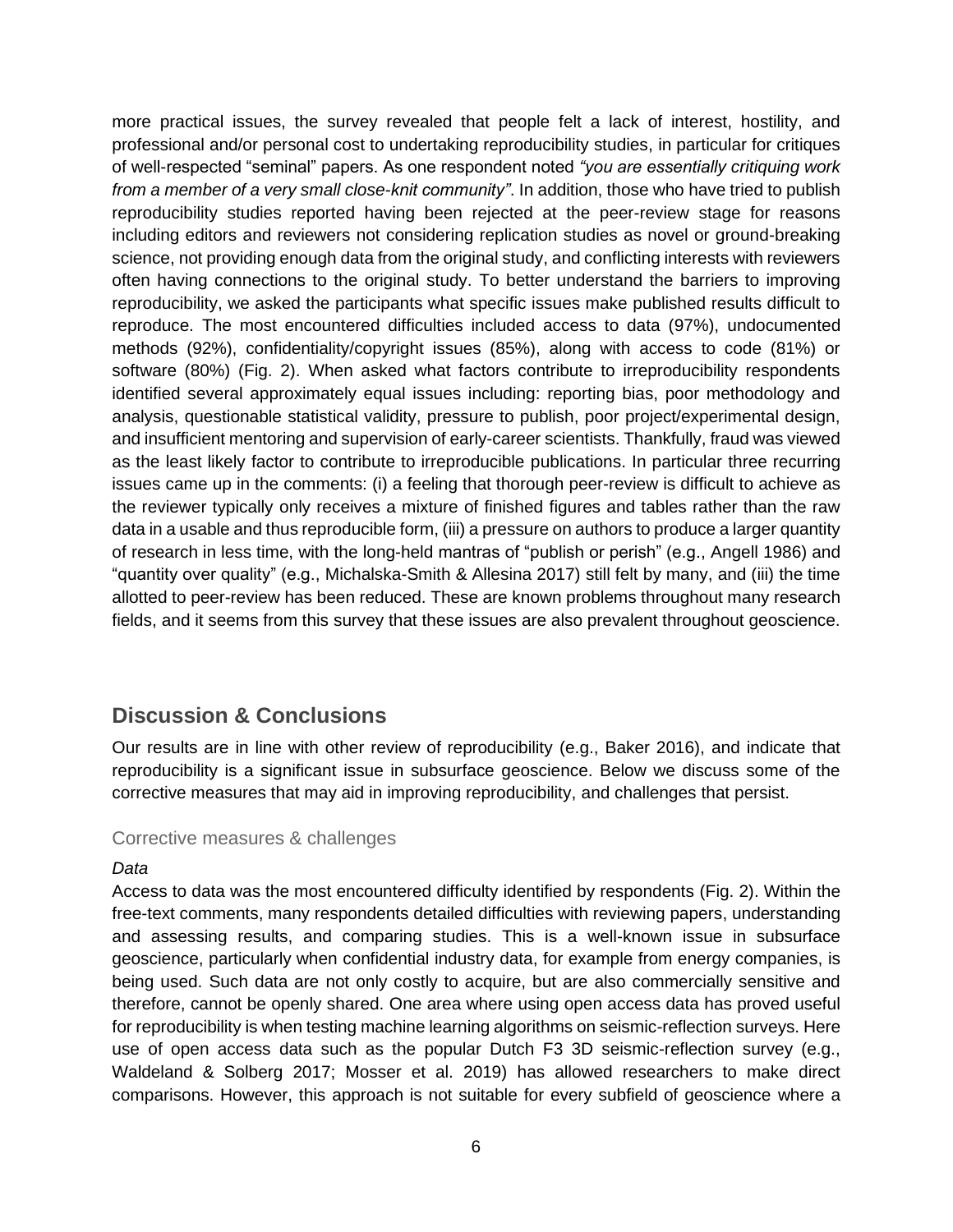variety of different examples/and data locations are required and therefore, different initiatives are needed to begin to bring some standardisation across different datasets and localities.

The solution to the data access problem is in some ways simple, along with the publication itself, well-documented data sets on easy to access public repositories should be encouraged wherever possible. These shared data should also be granted Digital Object Identifiers (DOIs) so that they are index, discovered, and so credit it given to those compiling them. However, there are difficulties and complexities in trying to rectify this issue. Do we only publish work where data is open-access, or do we accept some studies using commercially sensitive data are useful to geoscience even if we cannot reproduce them? Some of the best data, in localities most academics could never fund themselves, belongs to private enterprise. We could, therefore, make critical, possibly even live-saving observations and have and continue to garner knowledge from them. However, what's the value if there is no real clarity as to the robustness of the analysis, or if the results are not reproducible due to confidentiality in the methods employed? Where do we draw the line? This is a question for the community, but one potential solution we would suggest would be to have some form of traffic light system on publications so readers can easily access if the data is open or not.

#### *Methods, conceptual bias, and a framework for minimum publishing standards*

Separation of interpretations from raw data and/or observation, access to code, conceptual uncertainty, along with lack of detailed methodology framework repeatedly came up as major issues in the survey (Fig. 2). Subsurface geosciences benefit from a breadth of geological, geophysical, biological, and chemical data collected by both industry and academia. As a result of this the methods, software and code used in the analysis of data span many different disciplines. Like Bond et al. (2007) our survey highlights the importance of conceptual bias/uncertainty and the impact this may be having on reproducibility. This highlights three important points: (i) uncertainty should be quantitatively or qualitatively captured in subsurface geoscience studies, where data quality and or limitations in current knowledge mean there is no correct conclusion (e.g., Alcalde et al. 2017), and (ii) methods should be encouraged to standardise measurements (where possible) so studies can be compared easily (e.g., Clare et al. 2019), and (iii) methods should promote the documenting of alternate scenarios (e.g., Bentley & Smith 2008). Clare et al. (2019) demonstrates how a consistent global approach to the measurement of subaqueous landslides enables comparison of research across scales and geological environments and has been adopted by much of the research community and governmental organisations. Bentley & Smith (2008) showcase how modelling subsurface reservoirs using multiple deterministic realisations, rather than anchoring on one interpretation, increases the chance of capturing the full uncertainty range within a hydrocarbon or CCS project.

These results suggest a set of minimum standards for publications focusing on detailed documentation of methods and conceptual uncertainty would be beneficial to enhancing reproducibility efforts. This does not necessarily mean lengthening the paper, but instead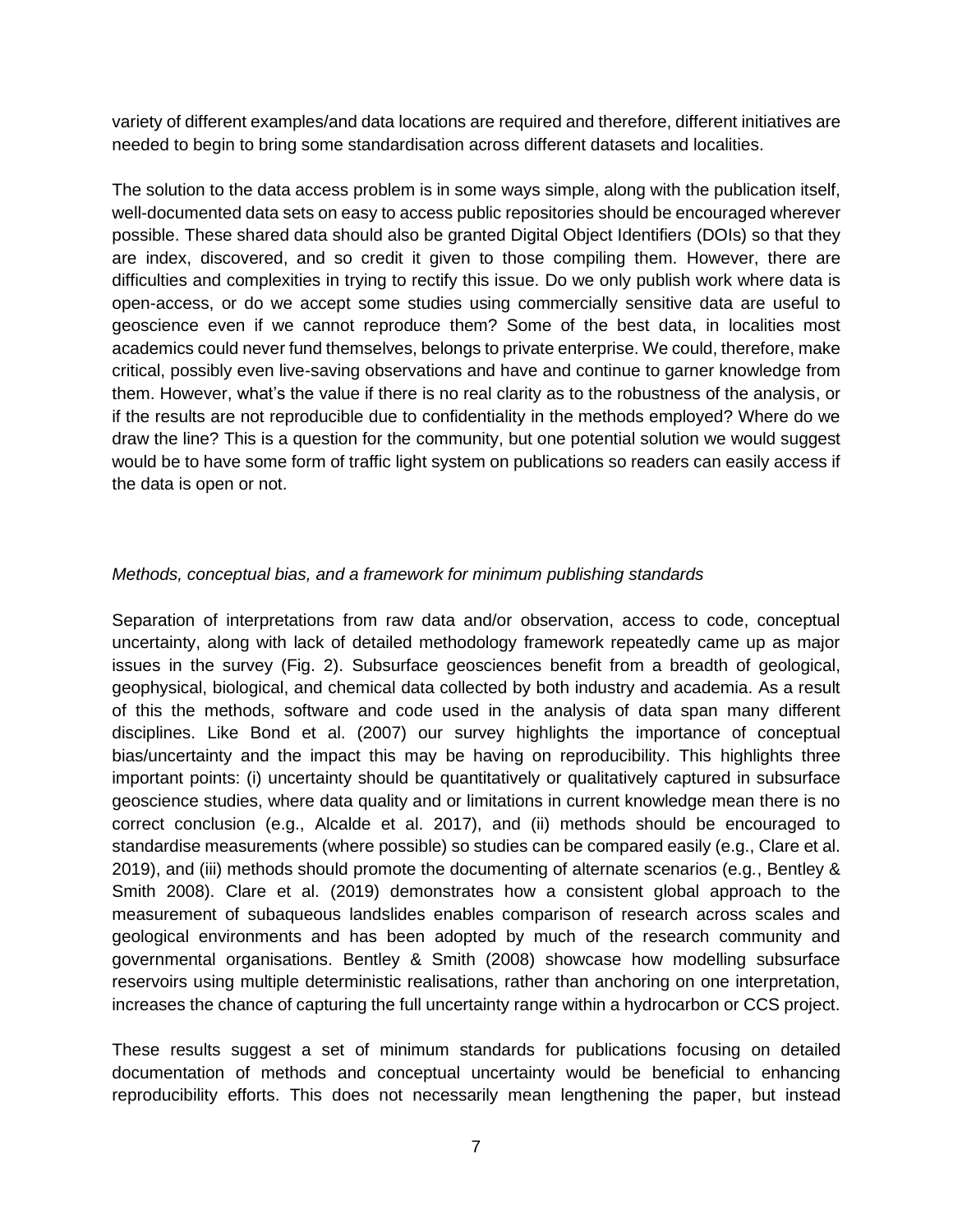providing adequate and detailed supplementary material for readers who are aiming to reproduce work. We therefore draw similar conclusions to the *"Geoscience Paper of the Future"* (see David et al. 2016), calling for further *transparency* of methods employed. Ironically many publishers have strict standards in place for type setting and formatting of manuscripts, while often neglecting the more important aspects of the science. Hence, we would echo the thoughts of David et al. (2016) on the matter of implementing a minimum standards framework for published work.

#### *Incentives*

Currently, publishing a paper in a peer-reviewed journal is considered the main output of a research project. This is because journal publication underpins citations metrics such as the hindex, which are commonly used to assessed research outputs and researchers (e.g., College & James 2015). The more papers a researcher publishes *and* the more these papers are cited, the greater the esteem and the higher the likelihood they will be hired, promoted, or rewarded. As such, from a metrics standpoint it is more important to publish cited papers, regardless of the quality and, certainly, the reproducibility of the work. Another citation metric is the Journal Impact Factor or 'JIF', which essentially attempts to communicate the quality of a journal and thus, the quality of the papers published within that journal. Many general (e.g., Nature, Science) or fieldspecific (e.g., GEOLOGY, Nature Geoscience), high-JIF journals are highly prized by scientists for the reasons outlined above; however, the conflict here is that these journals typically favour papers containing 'novel' or 'ground-breaking' work of general interest, with studies focused on reproducibility or replication less likely to be published. There is also less value attached to publishing so-called negative results, despite the underpinning studies being central to refining and improving the scientific method and assessing the robustness (and in some cases safety) of already published work.

The knowledge, adoption, and quality of reproducibility in subsurface geoscience could thus be increased by modifying current incentive frameworks in academic and non-academic workplaces. Greater emphasis and value needs placing on research methods and transparency, and the overall robustness of results, as at least partly defined by how reproducible they are. This could be done by incentivising open and transparent science, the basis for reproducibility, in hiring, promotion, and general assessment frameworks. For example, credit (in whichever form is appropriate) should be given for committing to providing datasets and derivative data (e.g., seismic interpretation horizons), code, and software, for example, publicly available. This can be achieved by placing these data in public repositories that issue DOIs.

#### **Reflections**

Today there exists the digital infrastructure to support the publishing and archiving of results and data to enable geoscientists to carry out and assess reproducibility. There will always be hurdles to overcome however, we believe it is important for the geoscience community to embrace the importance of reproducibility, particularly as our science will likely be put under the spotlight in the coming decades with increased activities in areas such as CCS, nuclear waste disposal, and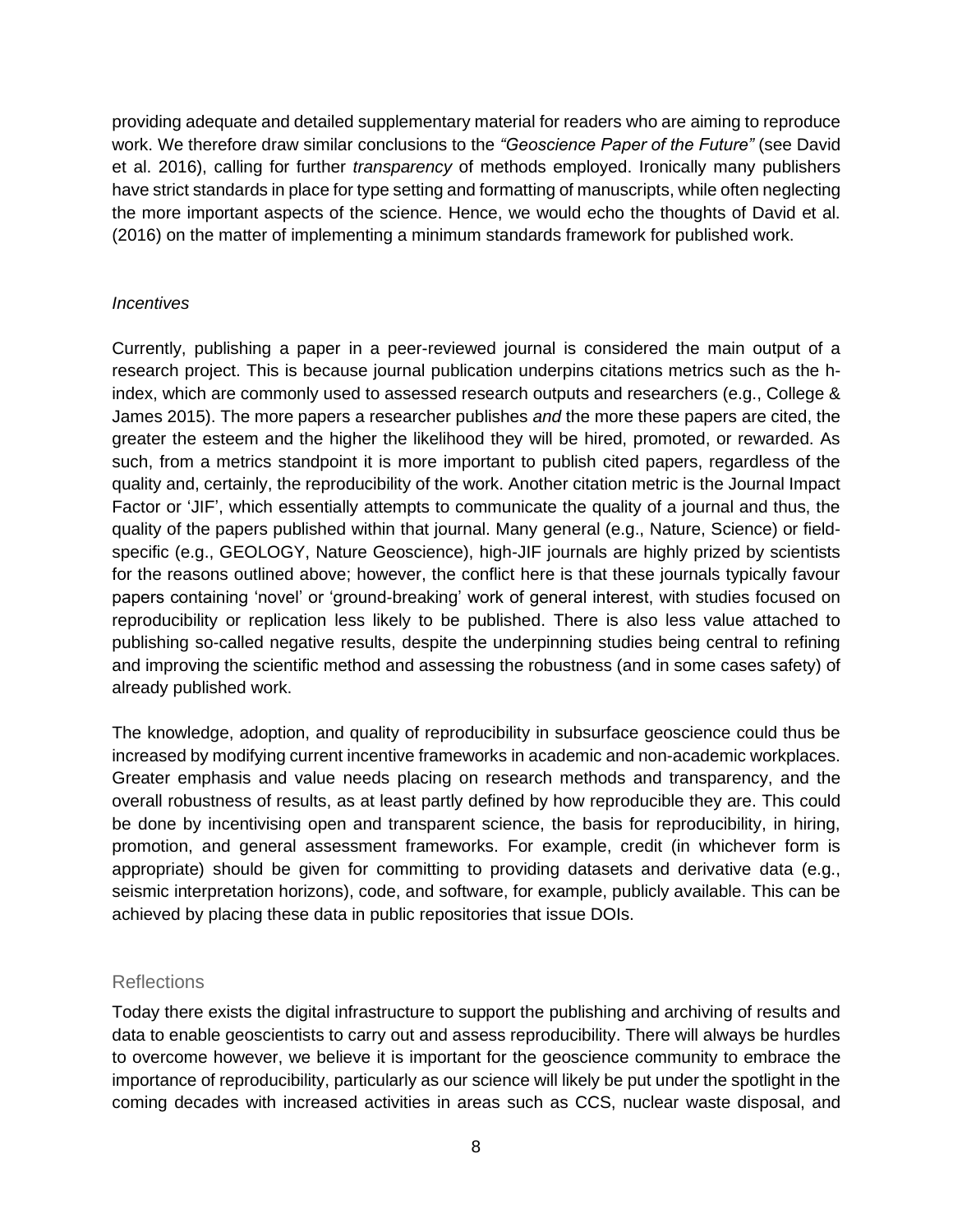natural hazard prediction. We hope the survey results provide an initial catalyst for conversations within research, industry, and government, around how we can begin to improve working practices and dissemination of geoscience to specialists, practitioners, policy makers, and the public. Our results also highlight the notion of reproducibility and the requirement for substantive and trustworthy data beyond geoscience to broader the disciplines of natural and social sciences.

#### **A Whole-System Approach to Improving Reproducibility**

*Scientific research is a human endeavour, and therefore fallible, subject to cognitive biases brought by scientists themselves to their work, and shaped by incentives that influence how scientists behave (Munafò et al. 2020). Understanding the nature of the research ecosystem, and the role played by individual researchers, institutions, funders, publishers, learned societies and other sectoral organisations is key to improving the quality and robustness of the research we produce (Munafò et al. 2017). Coordinating the efforts of all of these agents will be necessary to ensure incentives are aligned and promote appropriate behaviours that will drive research quality, and reward the varied contributions that diverse individuals make to modern scientific research.*

*The UK Reproducibility Network (UKRN; [www.ukrn.org\)](http://www.ukrn.org/) was established to support the coordination of these agents. It comprises local networks of researchers, institutions that have formally joined the network, and external stakeholders comprising funders, publishers, learned societies and a range of other organisations. It works to coordinate activity within and between these groups, with the overarching goal of identifying and implementing approaches that serve to improve research quality. Rather than treating issues such as the low reproducibility of published research findings as a static problem to be solved, it recognises the dynamic and evolving nature of research practices (and research culture more generally), and in turn the need to adopt a model of continual improvement.*

*One area of current focus is open research – and transparency in research more broadly – recognised by the UK government R&D People and Culture Strategy as "integral to a healthy research culture and environment". This allows the recognition of more granular, intermediate research outputs (e.g., data, code) from diverse contributors to the research process. However, it has also been argued to serve as a quality control process, allowing external scrutiny of those outputs, and in turn creating an incentive to ensure robust internal quality assurance processes (Munafò et al., 2014). However, fully embedding open research practices will require infrastructure and training, incentives (for example, recognition in hiring and promotion practices), support from funders and publishers, and more.*

*We also need to recognise that well-intentioned changes to working practices may not work as intended or, worse still, may have unintended consequences. For example, they may serve to exacerbate existing inequities if only well-resourced research groups are able to engage with them fully, particularly if this engagement becomes a factor that influences grant and publishing success. We therefore need to evaluate the likely impact of changes to working practices on under-represented and minoritised groups, and continue to evaluate the impact of these changes once implement. Again, we need to move to a model of continual improvement which links innovation to evaluation. Meta-research – also known as research on research – is now an established area of inquiry that allows us to use scientific*

to understand (and improved) the provence itself. Supporting this activity will be central be central be central be central be central be central be central be central be central be central be central be central be centra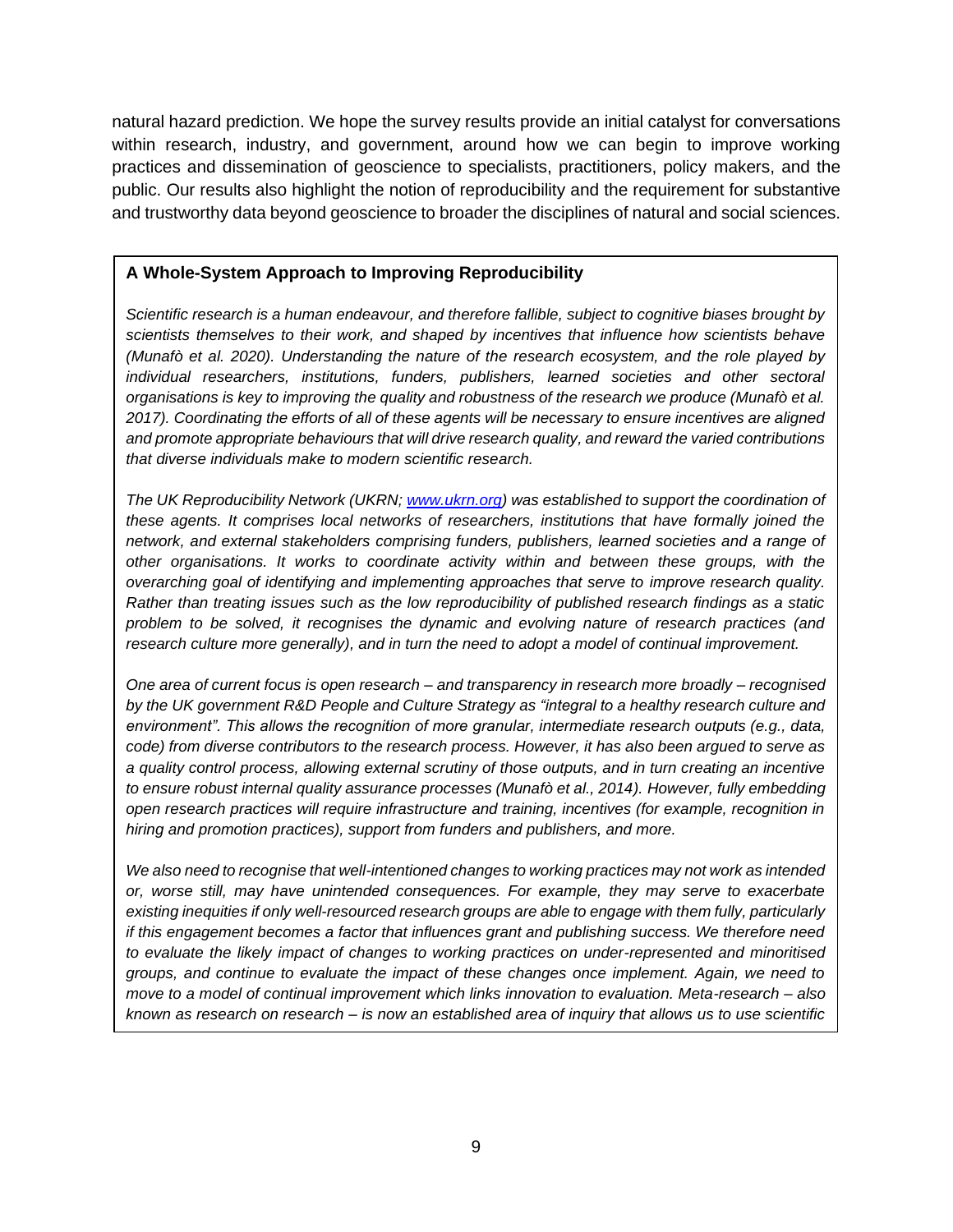## References

Alcalde, J., Bond, C.E., Johnson, G., Ellis, J.F. and Butler, R.W., 2017. Impact of seismic image quality on fault interpretation uncertainty. *GSA Today*.

Angell, M., 1986. Publish or perish: a proposal. *Annals of Internal Medicine*, *104*(2), pp.261-262. Baker, M., 2016. Reproducibility crisis. *Nature*, *533*(26), pp.353-66.

Bentley, M. and Smith, S., 2008. Scenario-based reservoir modelling: the need for more determinism and less anchoring. *Geological Society, London, Special Publications*, *309*(1), pp.145-159.

Beyreuther, M., Barsch, R., Krischer, L., Megies, T., Behr, Y. and Wassermann, J., 2010. ObsPy: A Python toolbox for seismology. *Seismological Research Letters*, *81*(3), pp.530-533.

Bond, C.E., Gibbs, A.D., Shipton, Z.K. and Jones, S., 2007. What do you think this is?``Conceptual uncertainty''in geoscience interpretation. *GSA today*, *17*(11), p.4.

Camerer, C.F., Dreber, A., Forsell, E., Ho, T.H., Huber, J., Johannesson, M., Kirchler, M., Almenberg, J., Altmejd, A., Chan, T. and Heikensten, E., 2016. Evaluating replicability of laboratory experiments in economics. *Science*, *351*(6280), pp.1433-1436.

Church, M., Dudill, A., Venditti, J.G. and Frey, P., 2020. Are results in geomorphology reproducible?. *Journal of Geophysical Research: Earth Surface*, *125*(8), p.e2020JF005553.

Clare, M., Chaytor, J., Dabson, O., Gamboa, D., Georgiopoulou, A., Eady, H., Hunt, J., Jackson, C., Katz, O., Krastel, S. and León, R., 2019. A consistent global approach for the morphometric characterization of subaqueous landslides. *Geological Society, London, Special Publications*, *477*(1), pp.455-477.

David, C.H., Gil, Y., Duffy, C.J., Peckham, S.D. and Venayagamoorthy, S.K., 2016. An introduction to the special issue on Geoscience Papers of the Future. *Earth and Space Science*, *3*(10), pp.441-444.

Goodman, S.N., Fanelli, D. and Ioannidis, J.P., 2016. What does research reproducibility mean?. *Science translational medicine*, *8*(341), pp.341ps12-341ps12.

Helland-Hansen, W. and Gjelberg, J.G., 1994. Conceptual basis and variability in sequence stratigraphy: a different perspective. *Sedimentary Geology*, *92*(1-2), pp.31-52.

Hunt, D. and Tucker, M.E., 1992. Stranded parasequences and the forced regressive wedge systems tract: deposition during base-level'fall. *Sedimentary Geology*, *81*(1-2), pp.1-9.

Konkol, M., Kray, C. and Pfeiffer, M., 2019. Computational reproducibility in geoscientific papers: Insights from a series of studies with geoscientists and a reproduction study. *International Journal of Geographical Information Science*, *33*(2), pp.408-429.

Madof, A.S., Harris, A.D., Baumgardner, S.E., Sadler, P.M., Laugier, F.J. and Christie-Blick, N., 2019. Stratigraphic aliasing and the transient nature of deep-water depositional sequences: Revisiting the Mississippi Fan. *Geology*, *47*(6), pp.545-549.

Michalska-Smith, M.J. and Allesina, S., 2017. And, not or: quality, quantity in scientific publishing. *PloS one*, *12*(6), p.e0178074.

Milne, G.A., Gehrels, W.R., Hughes, C.W. and Tamisiea, M.E., 2009. Identifying the causes of sea-level change. *Nature Geoscience*, *2*(7), pp.471-478.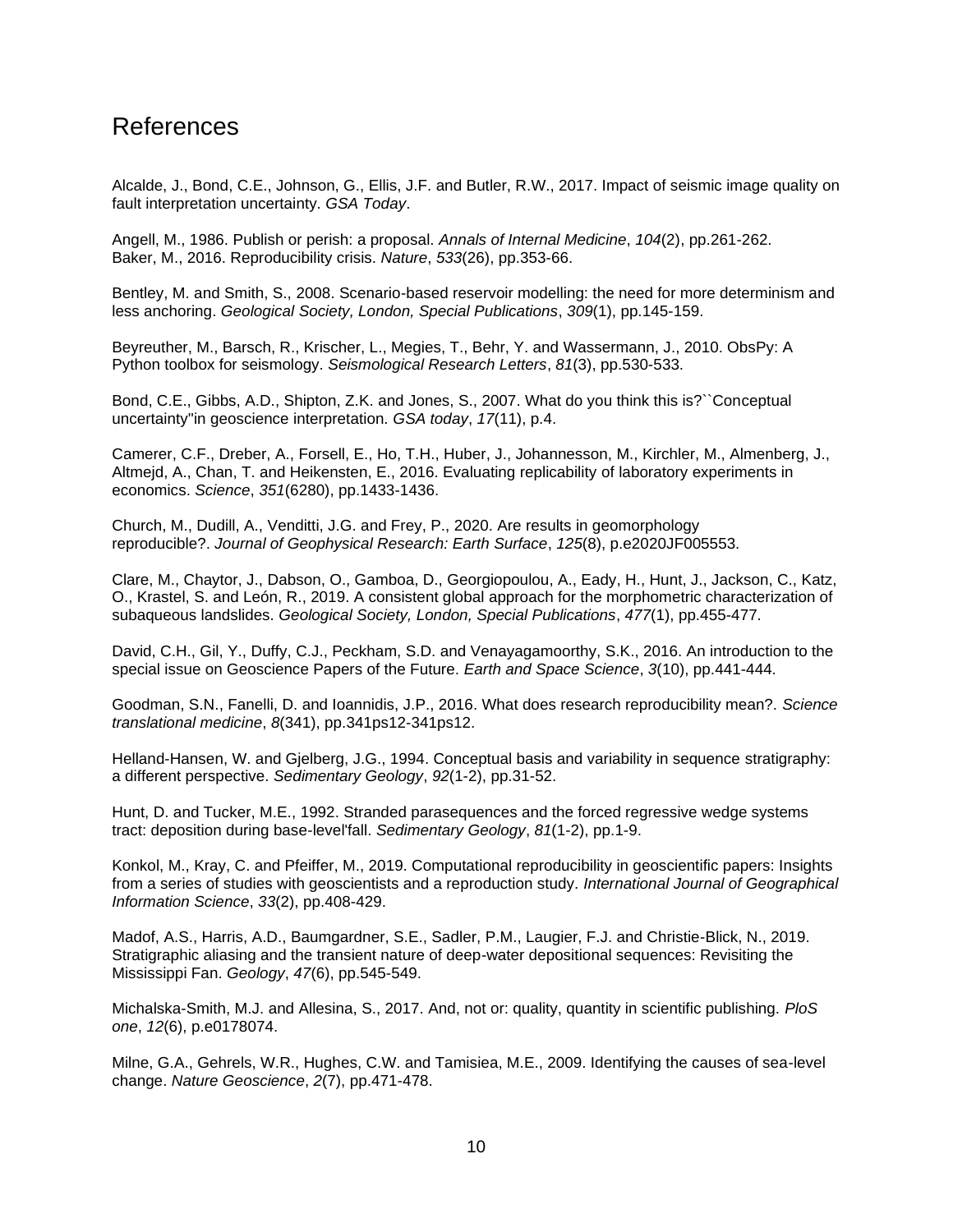Mosser, L., Oliveira, R. and Steventon, M., 2019, June. Probabilistic seismic interpretation using Bayesian neural networks. In *81st EAGE Conference and Exhibition 2019* (Vol. 2019, No. 1, pp. 1-5). European Association of Geoscientists & Engineers.

Munafò, M., Noble, S., Browne, W.J., Brunner, D., Button, K., Ferreira, J., Holmans, P., Langbehn, D., Lewis, G., Lindquist, M. and Tilling, K., 2014. Scientific rigor and the art of motorcycle maintenance. *Nature biotechnology*, *32*(9), pp.871-873.

Munafò, M.R., Chambers, C.D., Collins, A.M., Fortunato, L. and Macleod, M.R., 2020. Research culture and reproducibility. *Trends in Cognitive Sciences*, *24*(2), pp.91-93.

Munafò, M.R., Nosek, B.A., Bishop, D.V., Button, K.S., Chambers, C.D., Du Sert, N.P., Simonsohn, U., Wagenmakers, E.J., Ware, J.J. and Ioannidis, J.P., 2017. A manifesto for reproducible science. *Nature human behaviour*, *1*(1), pp.1-9.

Nosek, B.A. and Errington, T.M., 2017. Reproducibility in cancer biology: Making sense of replications. *Elife*, *6*, p.e23383.

Open, S.C., 2015. Psychology. Estimating the reproducibility of psychological science. *Science*, *349*(6251), p.aac4716.

Paola, C., Straub, K., Mohrig, D. and Reinhardt, L., 2009. The "unreasonable effectiveness" of stratigraphic and geomorphic experiments. *Earth-Science Reviews*, *97*(1-4), pp.1-43.

Posamentier, H.W. and Vail, P.R., 1988. Eustatic controls on clastic deposition II—sequence and systems tract models.

Scown, M.W., 2020. The Sustainable Development Goals need geoscience. *Nature Geoscience*, *13*(11), pp.714-715.

Shepherd, J.G., 2009. *Geoengineering the climate: science, governance and uncertainty*. Royal Society.

Vail, P.R., Mitchum Jr, R.M. and Thompson III, S., 1977. Seismic stratigraphy and global changes of sea level: Part 4. Global cycles of relative changes of sea level.: Section 2. Application of seismic reflection configuration to stratigraphic interpretation.

Van Wagoner, J.C., Mitchum, R.M., Campion, K.M. and Rahmanian, V.D., 1990. Siliciclastic sequence stratigraphy in well logs, cores, and outcrops: concepts for high-resolution correlation of time and facies.

Waldeland, A.U. and Solberg, A.H.S.S., 2017, June. Salt classification using deep learning. In *79th eage conference and exhibition 2017* (Vol. 2017, No. 1, pp. 1-5). European Association of Geoscientists & Engineers.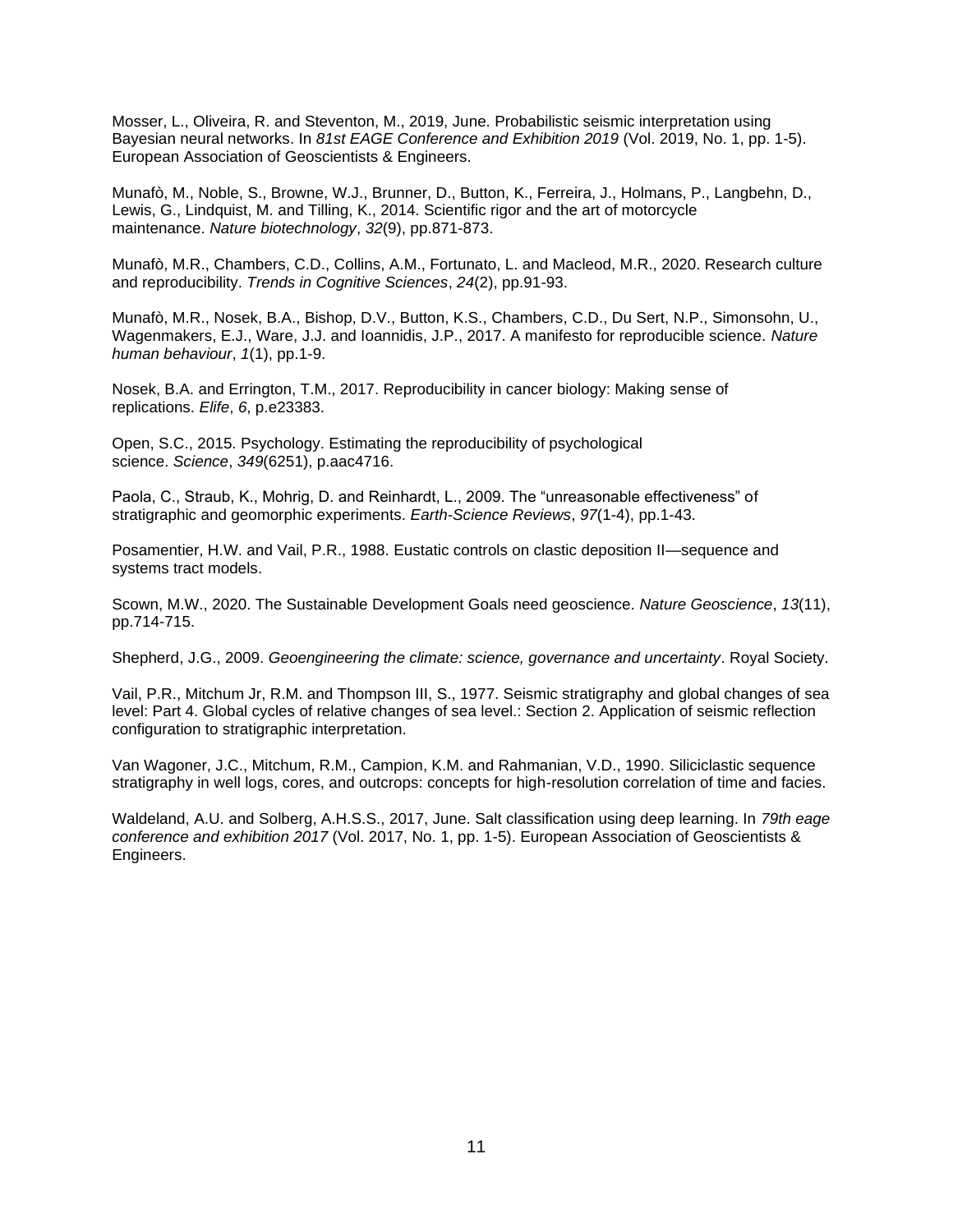

Do you think there is a reproducibility problem in subsurface geoscience?



24.0%

**NO** 

14.9%

*Figure 1: Overview of survey results. G&G pertains to survey participants that identify as both Geologists and Geophysicists. Coders refers to those in the sample that said they coded regularly.*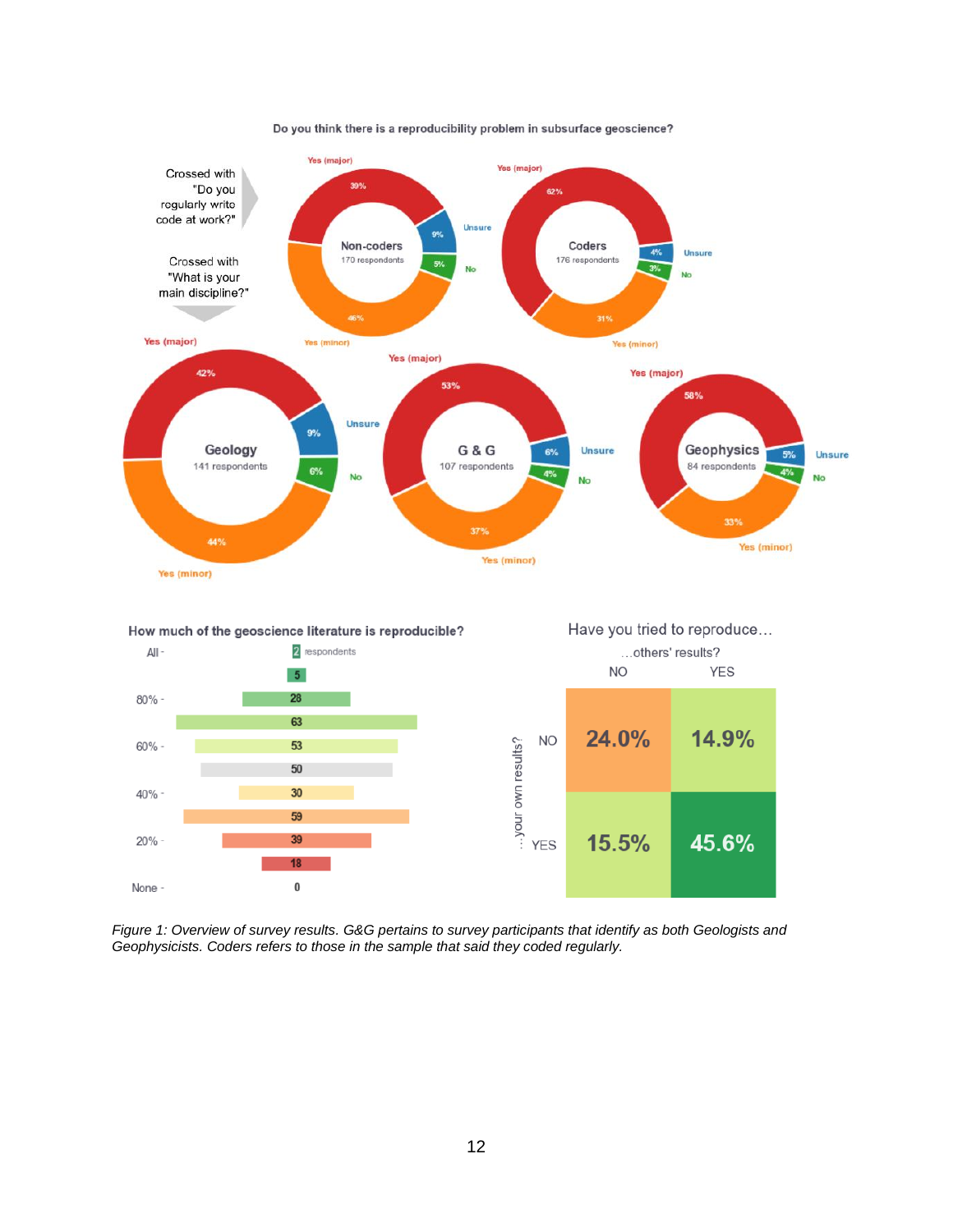

What factors contribute to irreproducible publications?



How could reproducibility be improved by authors?



*Figure 2: Overview of survey results (II)*